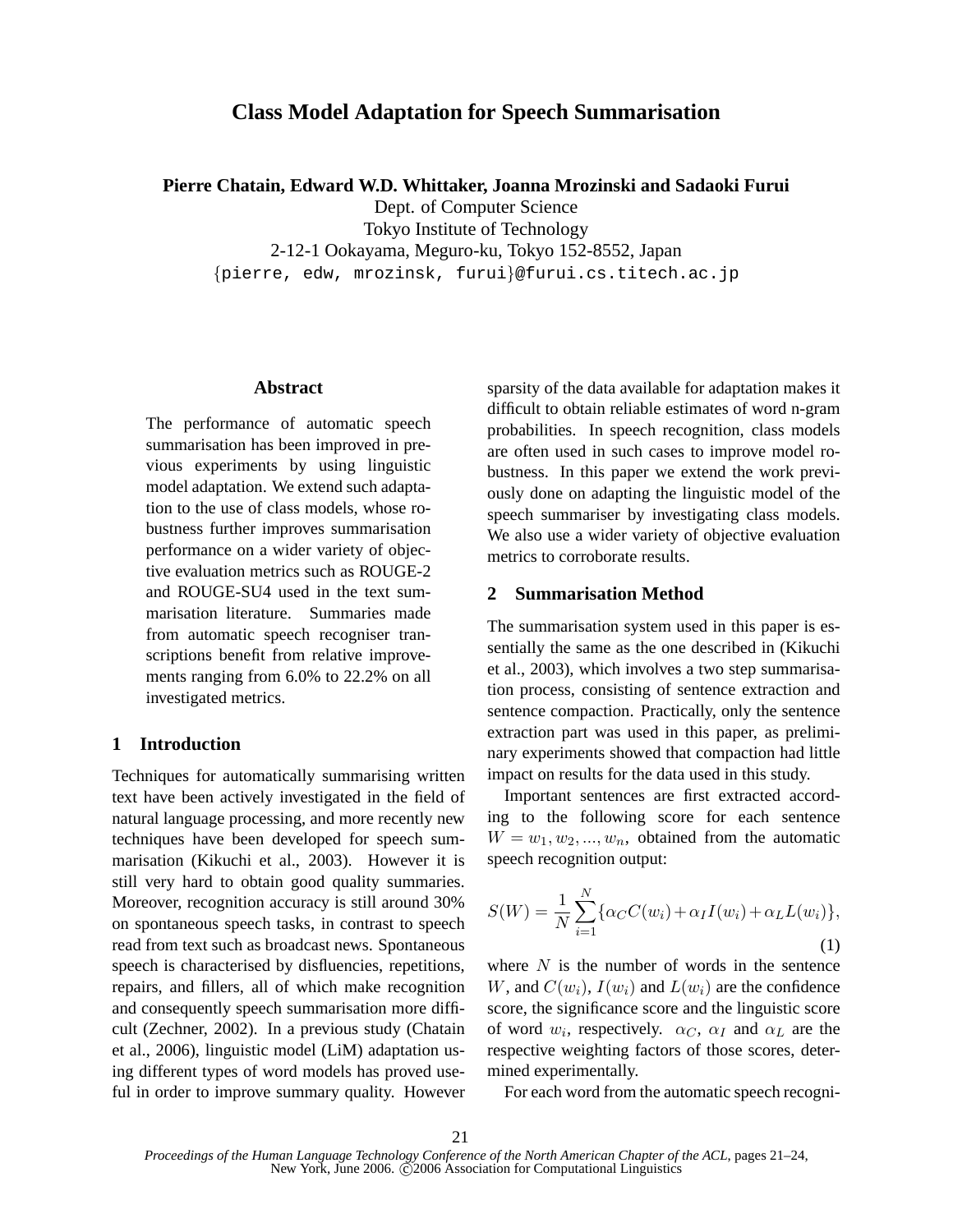tion transcription, a logarithmic value of its posterior probability, the ratio of a word hypothesis probability to that of all other hypotheses, is calculated using a word graph obtained from the speech recogniser and used as a confidence score.

For the significance score, the frequencies of occurrence of 115k words were found using the WSJ and the Brown corpora.

In the experiments in this paper we modified the linguistic component to use combinations of different linguistic models. The linguistic component gives the linguistic likelihood of word strings in the sentence. Starting with a baseline LiM  $(LiM_B)$ we perform LiM adaptation by linearly interpolating the baseline model with other component models trained on different data. The probability of a given n-gram sequence then becomes:

$$
P(w_i|w_{i-n+1}...w_{i-1}) = \lambda_1 P_1(w_i|w_{i-n+1}...w_{i-1})
$$
  
+...+  $\lambda_n P_n(w_i|w_{i-n+1}...w_{i-1})$ , (2)

where  $\sum_k \lambda_k = 1$  and  $\lambda_k$  and  $P_k$  are the weight and the probability assigned by model  $k$ .

In the case of a two-sided class-based model,

$$
P_k(w_i|w_{i-n+1}...w_{i-1}) = P_k(w_i|C(w_i))
$$
  
\n
$$
P_k(C(w_i)|C(w_{i-n+1})...C(w_{i-1})),
$$
 (3)

where  $P_k(w_i|C(w_i))$  is the probability of the word  $w_i$  belonging to a given class  $C$ , and  $P_k(C(w_i)|C(w_{i-n+1})...C(w_{i-1}))$  the probability of a certain word class  $C(w_i)$  to appear after a history of word classes,  $C(w_{i-n+1}), \ldots, C(w_{i-1}).$ 

Different types of component LiM are built, coming from different sources of data, either as word or class models. The  $LiM<sub>B</sub>$  and component  $LiMs$ are then combined for adaptation using linear interpolation as in Equation (2). The linguistic score is then computed using this modified probability as in Equation (4):

$$
L(w_i) = \log P(w_i|w_{i-n+1}...w_{i-1}).
$$
 (4)

#### **3 Evaluation Criteria**

#### **3.1 Summarisation Accuracy**

To automatically evaluate the summarised speeches, correctly transcribed talks were manually summarised, and used as the correct targets for evaluation. Variations of manual summarisation results are merged into a word network, which is considered to approximately express all possible correct summarisations covering subjective variations. The word accuracy of automatic summarisation is calculated as the summarisation accuracy (SumACCY) using the word network (Hori et al., 2003):

$$
Accuracy = (Len - Sub - Ins - Del) / Len*100[\%],
$$
\n(5)

where  $Sub$  is the number of substitution errors,  $Ins$ is the number of insertion errors, Del is the number of deletion errors, and Len is the number of words in the most similar word string in the network.

#### **3.2 ROUGE**

Version 1.5.5 of the ROUGE scoring algorithm (Lin, 2004) is also used for evaluating results. ROUGE F-measure scores are given for ROUGE-2 (bigram), ROUGE-3 (trigram), and ROUGE-SU4 (skip-bigram), using the model average (average score across all references) metric.

#### **4 Experimental Setup**

Experiments were performed on spontaneous speech, using 9 talks taken from the Translanguage English Database (TED) corpus (Lamel et al., 1994; Wolfel and Burger, 2005), each transcribed and manually summarised by nine different humans for both 10% and 30% summarization ratios. Speech recognition transcriptions (ASR) were obtained for each talk, with an average word error rate of 33.3%.

A corpus consisting of around ten years of conference proceedings (17.8M words) on the subject of speech and signal processing is used to generate the  $LiM<sub>B</sub>$  and word classes using the clustering algorithm in (Ney et al., 1994).

Different types of component LiM are built and combined for adaptation as described in Section 2.

The first type of component linguistic models are built on the small corpus of hand-made summaries described above, made for the same summarisation ratio as the one we are generating. For each talk the hand-made summaries of the other eight talks (i.e. 72 summaries) were used as the LiM training corpus. This type of LiM is expected to help generate automatic summaries in the same style as those made manually.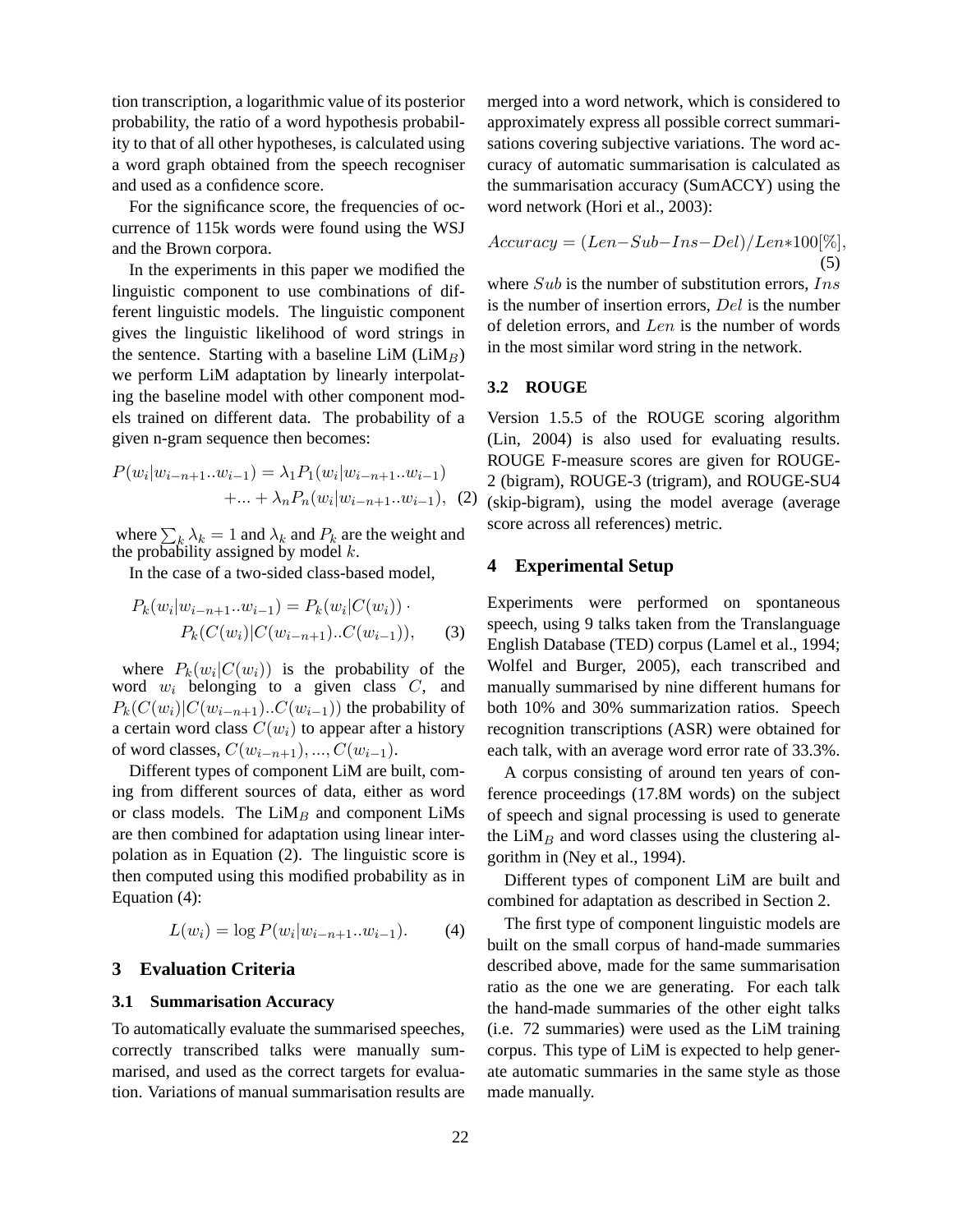|     |        | <b>Baseline</b> |       |       |         | Adapted |                          |                          |         |
|-----|--------|-----------------|-------|-------|---------|---------|--------------------------|--------------------------|---------|
|     |        | SumACCY         | $R-2$ | $R-3$ | $R-SU4$ | SumACCY | $R-2$                    | $R-3$                    | $R-SU4$ |
| 10% | Random | 34.4            | 0.104 | 0.055 | 0.142   |         | $\overline{\phantom{a}}$ | $\overline{\phantom{a}}$ | -       |
|     | Word   | 63.1            | 0.186 | 0.130 | 0.227   | 67.8    | 0.193                    | 0.140                    | 0.228   |
|     | Class  | 65.1            | 0.195 | 0.131 | 0.226   | 72.6    | 0.210                    | 0.143                    | 0.234   |
|     | Mixed  | 63.6            | 0.186 | 0.128 | 0.218   | 71.8    | 0.211                    | 0.139                    | 0.231   |
| 30% | Random | 71.2            | 0.294 | 0.198 | 0.331   | -       | -                        | $\overline{\phantom{a}}$ |         |
|     | Word   | 81.6            | 0.365 | 0.271 | 0.395   | 83.3    | 0.365                    | 0.270                    | 0.392   |
|     | Class  | 83.1            | 0.374 | 0.279 | 0.407   | 92.9    | 0.415                    | 0.325                    | 0.442   |
|     | Mixed  | 83.1            | 0.374 | 0.279 | 0.407   | 92.9    | 0.415                    | 0.325                    | 0.442   |

Table 1: TRS baseline and adapted results.

The second type of component linguistic models are built from the papers in the conference proceedings for the talk we want to summarise. This type of LiM, used for topic adaptation, is investigated because key words and important sentences that appear in the associated paper are expected to have a high information value and should be selected during the summarisation process.

Three sets of experiments were made: in the first experiment (referred to as Word),  $LiM<sub>B</sub>$  and both component models are word models, as introduced in (Chatain et al., 2006). For the second one (Class), both  $LiM<sub>B</sub>$  and the component models are class models built using exactly the same data as the word models. For the third experiment (Mixed), the  $LiM<sub>B</sub>$ is an interpolation of class and word models, while the component LiMs are class models.

To optimise use of the available data, a rotating form of cross-validation (Duda and Hart, 1973) is used: all talks but one are used for development, the remaining talk being used for testing. Summaries from the development talks are generated automatically by the system using different sets of parameters and the  $LiM<sub>B</sub>$ . These summaries are evaluated and the set of parameters which maximises the development score for the  $LiM<sub>B</sub>$  is selected for the remaining talk. The purpose of the development phase is to choose the most effective combination of weights  $\alpha_C$ ,  $\alpha_I$  and  $\alpha_L$ . The summary generated for each talk using its set of optimised parameters is then evaluated using the same metric, which gives us our baseline for this talk. Using the same parameters as those that were selected for the baseline, we generate summaries for the lectures in the development set for different LiM interpolation weights  $\lambda_k$ . Values between 0 and 1 in steps of 0.1, were investigated for the latter, and an optimal set of  $\lambda_k$  is selected. Using these interpolation weights, as well as the set of parameters determined for the baseline, we generate a summary of the test talk, which is evaluated using the same evaluation metric, giving us our final adapted result for this talk. Averaging those results over the test set (i.e. all talks) gives us our final adapted result.

This process is repeated for all evaluation metrics, and all three experiments (Word, Class, and Mixed).

Lower bound results are given by random summarisation (Random) i.e. randomly extracting sentences and words, without use of the scores present in Equation (1) for appropriate summarisation ratios.

# **5 Results**

## **5.1 TRS Results**

Initial experiments were made on the human transcriptions (TRS), and results are given in Table 1. Experiments on word models (Word) show relative improvements in terms of SumACCY of 7.5% and 2.1% for the 10% and 30% summarisation ratios, respectively. ROUGE metrics, however, do not show any significant improvement.

Using class models (Class and Mixed), for all ROUGE metrics, relative improvements range from 3.5% to 13.4% for the 10% summarisation ratio, and from 8.6% to 16.5% on the 30% summarisation ratio. For SumACCY, relative improvements between 11.5% to 12.9% are observed.

#### **5.2 ASR Results**

ASR results for each experiment are given in Table 2 for appropriate summarisation ratios. As for